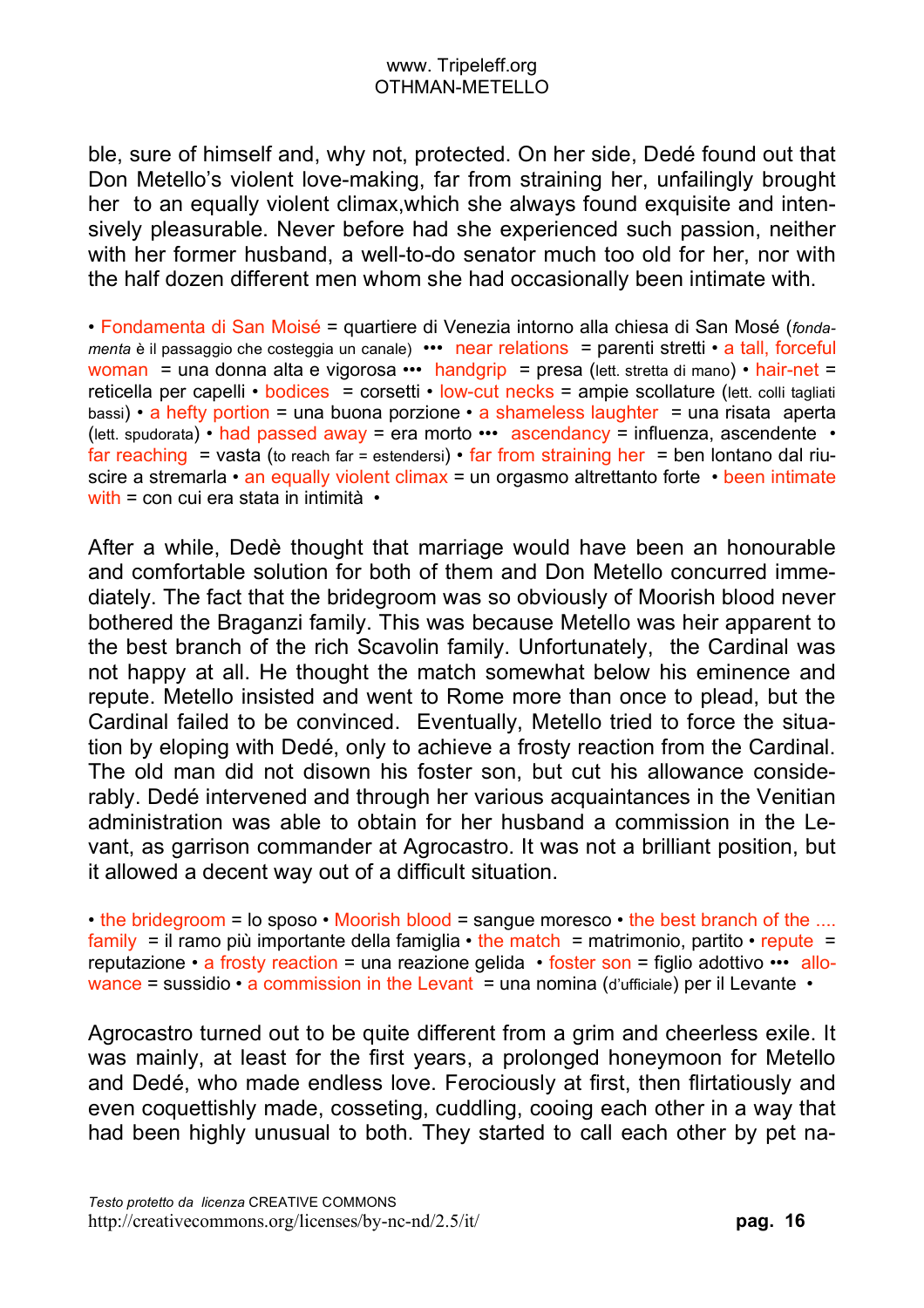mes: she was Metello's honeybunch, his lioness, his Dedemóna, his great, big Dedé, while she, in turn, called him her black falcon, her dark lecherous eagle, her angel prick. She even combined his previous and present names, so that from Othmàn and Metéllo made out Othéllo as a very private term of endearment. In front of every other subordinate man in the castle, however, she always called him formally Don Metello, or the Comandant. Instinctively, Dedé knew that it would have been unbecoming to pretend to command herself, at least at the beginning. Constantly, she supported her husband's authority and prestige among his men and Metello found in her a pillar of strength and a constant inspiration without ever having to lose his face, even in front of himself. Dedé had the sense never to interfere in military matters, so that the command of the garrison was fully in Metello's hands, who proved to be quite capable of handling it. In truth, there was not much to do but keep an eye on Turkish movements at sea and report to headquarters on the island of Candia. Occasionally, there was to resupply the few Venetian ships that ventured in those distant waters, for trade or for some privateering. In general, he just had to keep the powders dry and the men alert. Most of the day-to-day garrison work at Agrocastro was, moreover, taken up by the second in command to Don Metello, a simple ensign who deputed as his lieutenant.

• a grim and cheerless exile = un triste e sgradevole esilio • honeymoon = luna di miele • flirtatiously = teneramente (*to flirt* = amoreggiare) • coquettishly = sdolcinatamente (*coquettish* = civettuolo) • cosseting, cuddling, cooing = vezzeggiando (*to cosset*), coccolando (*to cuddle*), tubando (*to coo -* tipico dei piccioni) • pet names = nomignoli • honeybunch = amore, tesoro (lett. grappolo di miele) • lecherous eagle = aquila lasciva • angel prick = uccello d'angelo (*prick*= puntura, ma comunemente anche cazzo) • term of endearment = vezzeggiativo • unbeco $ming = s$ conveniente • a pillar of strenght = un pilastro di forza • Candia = nome medievale dell'isola di Creta • resupply = rifornire • privateering = attività di pirateria • to keep the powders dry = tenersi pronto (lett. tenere le polveri asciutte) • a simple ensign who deputed as his lieutenant = un semplice alfiere facente funzione di suo luogotenente•

This Iácopo Bigàtto was a high-strung, keen officer, no much older than Don Metello. He was an extremely handsome man, with a beautiful oval face, two liquid brown eyes, not very tall perhaps, but with a well-made body. He sported light moustaches and a little goatee, in line with the prevalent fashion of the day, but they only improved his appearance. Iacopo was by nature a careerist and a social climber, driven by a fanatical, burning ambition : to gain promotion, advancement, recognition at any cost and to eventually become a knight, rich and esteemed. Born in a relatively well-off peasant family near Bérgamo, in the Venetian hinterland, the boy only had two avenues open to him for escaping his rustic condition and advance in life : either enter prie-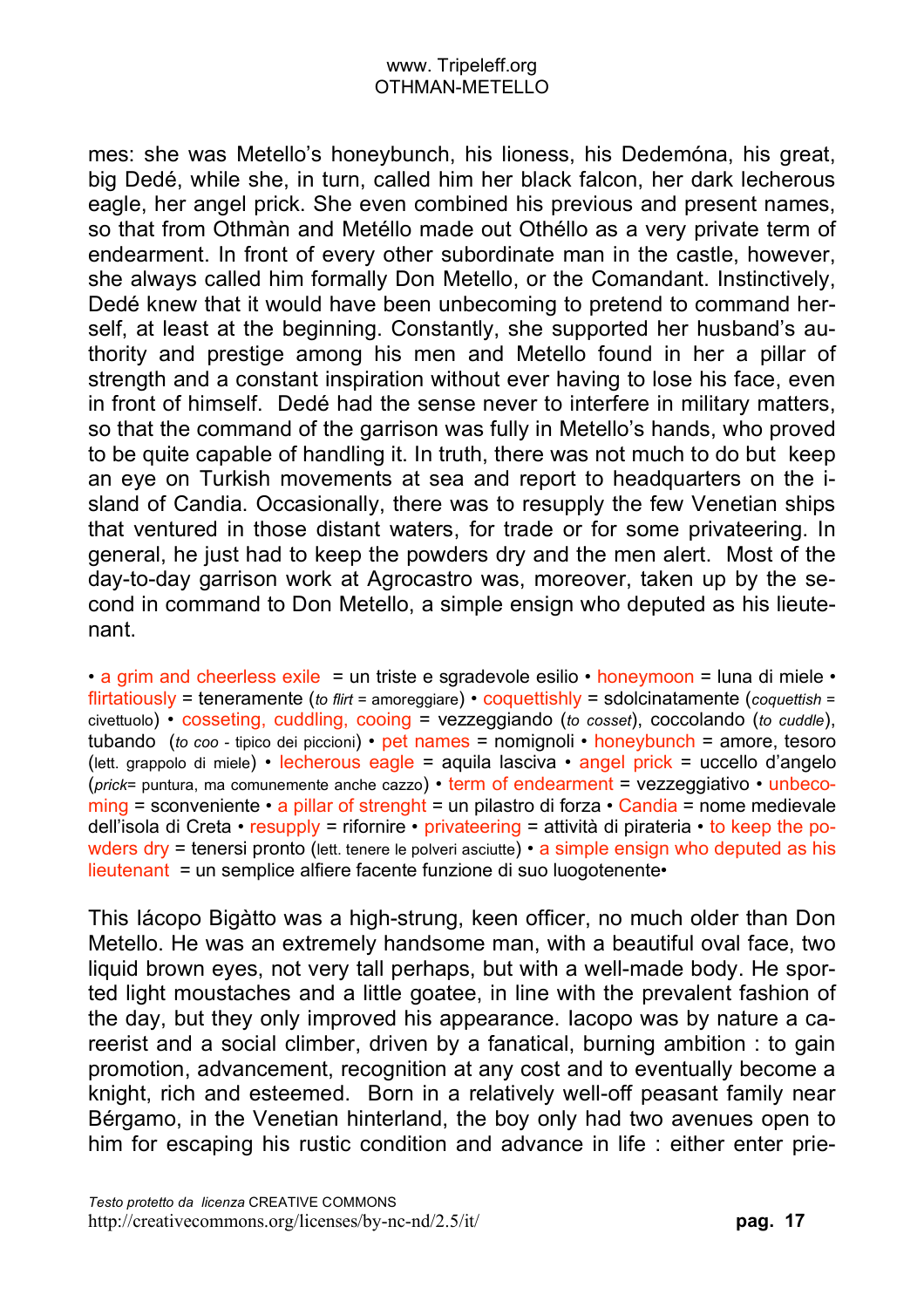sthood or become a soldier. He chose the latter and enrolled still quite young in the Venetian territorial army. Poor Iacopo, however, was much better endowed with beauty than with brains, a modicum of which are necessary even for a military career, while beauty doesn't help much. Moreover, without a formal education and especially without suitable family connections, he could never dream of becoming an officer and starting a real career. In spite of all his doggedness and clenched teeth, therefore, the young Iacopo did not rise above the rank of vice-sergeant of the newly formed Musketeer Regiments in the Venetian Armed Forces.

• a high-strung, keen officer = un ufficiale zelante e un po' nevrotico (to string = tendere la corda) • sported = sfoggiava (to sport = giocare, ma anche mettere in mostra) • moustaches = baffi • a little goatee = un pizzetto (lett. barbetta da capra) • careerist = arrivista (career = carriera) • social climber = arrampicatore sociale • avenues = viali, *in questo caso* strade • endowed with beauty = dotato di bell'aspetto • a modicum = un poco (dal latino *modicum* = piccola quantità) • a formal education = un buon livello d'istruzione (lett. un'educazione convenzionale) • doggedness = ostinazione (lett. tenacia canina) • clenched teeth = accanimento (lett. denti serrati) ) •

Yet, it was actually his appearance that played the trick. Just before the famous battle of Lépanto, by pure chance somebody found out that the vicesergeant Iacopo Bigatto, embarked with his regiment on the Venetian fleet, looked exactly like the young Commander-in-Chief of the confederated Christian Armada, His Excellency Don Juan of Austria. Don Juan was a bastard son of the late Emperor Charles V and consequently a step-brother to the king of Spain Philip II. But king Philip was somber, ugly and introverted, while Don Juan was handsome, happy to be alive, sensitive, intelligent and pleased with himself. The Admiral of the Venetian fleet, Don Sebastian Venièr, decided to courteously lend to Don Juan his double, a useful appendage for any war commander, should the battle become too hot and too risky. Don Juan liked the idea of having another self with him, because he tended to be a little vain and fond of his own image, an excusable flaw in his otherwise agreeable personality, as he was at the time only 26 years of age and quite a handsome man. So, Iacopo went to stay on the flagship of the Spanish fleet, among the glittering and cosmopolitan entourage of the Prince. He felt rapturously ecstatic when everybody addressed him as Don Iago, the Spanish equivalent of Iacopo, and treated him with respect. It did not matter that they spoke to him in Spanish, which he could not understand one word of: Iacopo was happy anyhow, luxuriating in his new position and very conscious of the sudden turn of his luck. On the flagship he had nothing to do in particular. He was only expected to be there, just in case....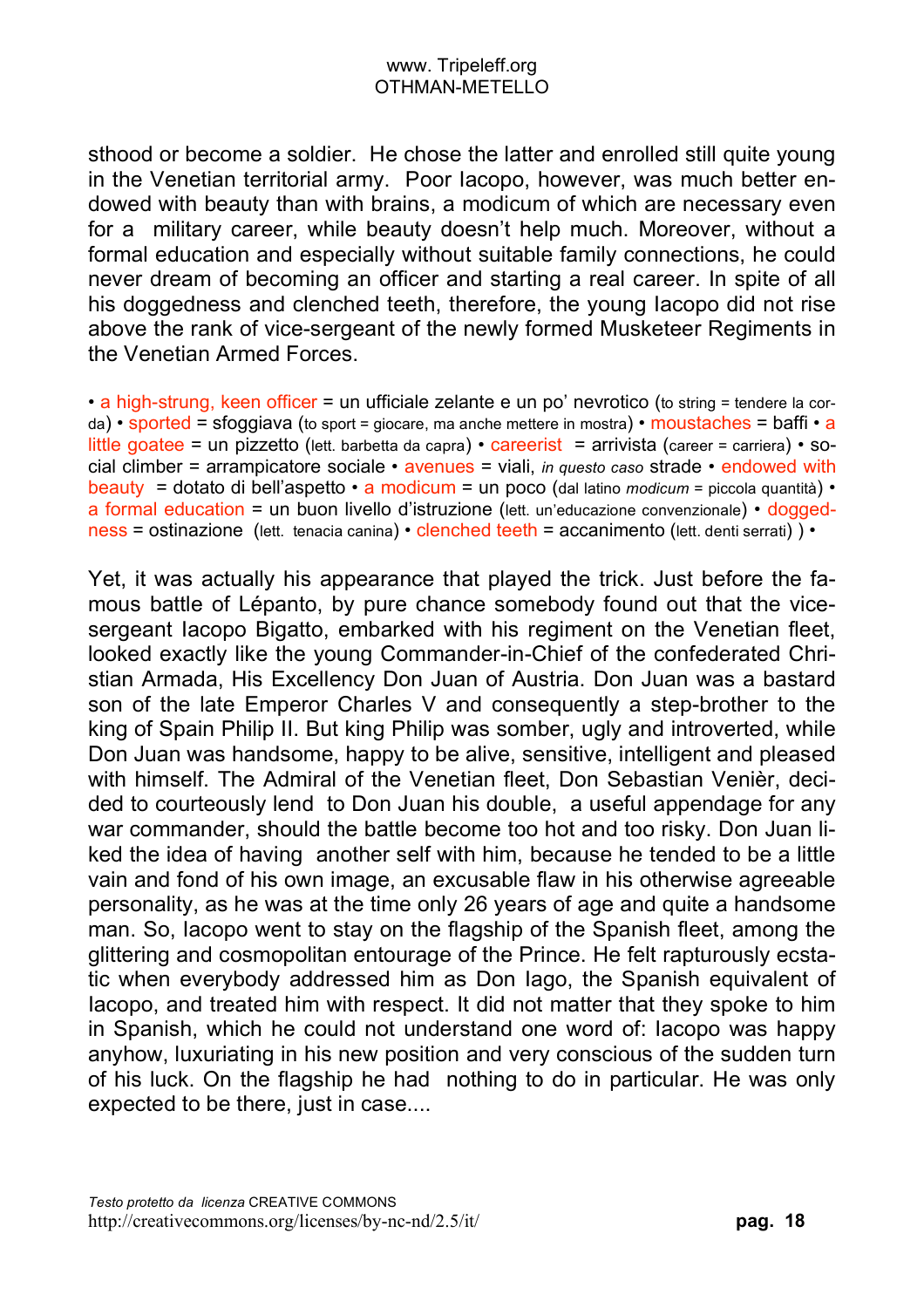• played the trick = funzionò (lett. fece scattare il trucco) • embarked = imbarcato • looked exactly like = era l'esatta fotocopia • Christian Armada = la flotta cristiana ("*Armada*", in inglese, è sempre riferita a una flotta, mai a una armata di terra, rifacendosi alla *Invincibile Armada* del 1588) • stepbrother = fratellastro • pleased with himself = compiaciuto con se stesso • his double = il suo sosia • fond of his own image = appassionato del suo stesso aspetto • flaw = difetto • flagship = nave ammiraglia • glittering and cosmopolitan entourage = ambiente brillante e disinvolto • rapturously ecstatic = estasiasto in modo sublime • luxuriating = crogiolandosi • sudden turn of his luck = improvviso colpo di fortuna (lett. cambio della sua fortuna) • just in case... = non si sa mai... (lett. nel caso che...) •

Don Juan of Austria, however, had a casual penchant for good looking men and one day, on a passing whim, he summoned his handsome look-alike to come to his cabin at night. Iacopo, who did not share the same penchant, innocently went where he was asked, only to find himself in an extremely embarrassing situation when His Excellency quite plainly told him to undress and come to bed with him. Obviously, he could not let such a trivial hitch hamper that unique opportunity for a career he had so intensely courted for so long. To get what he wants, they say, the Devil will even quote from the Bible and Iacopo wanted to get ahead desperately, wishfully, greedily. He did not waste much time, therefore, in taking off his uniform and his underwear. Then, in all his radiant nakedness, slipped into the princely bed. But, once there, he did not know what he was expected to do. The Prince was not of much help, so the poor devil tried to improvise. Unfortunately, Iacopo had limited imagination and even less versatility. Things went from awkward to awful until Don Juan, accustomed to a more sophisticated and pleasurable teamwork, rapidly lost interest in such a clumsy performance and ended that painful affair as quickly as possible. Iacopo was never called again to give personal services of any kind and, as soon as the battle of Lepanto was won by the Christian side, he was sent back to the Venetian fleet.

Of course, Iacopo was rewarded for very special duty done in the service of the Venetian Republic. He received a citation, a small cash compensation and a promotion. Feeling ever more cock-sure, he now tried to make people call him Don Iago, as they had on the flagship. This resulted at first in official warnings but, when he insisted, he was fined, for Jacopo was not a nobleman. He had to drop the Don, to which he was not entitled, but kept the name of Iago, which gave him a small aura of prestige.

• a casual penchant for  $=$  una vaga tendenza per • a passing whim  $=$  un cappriccio passeggero • his...look-alike = la sua ... controfigura • such a trivial hitch = un intoppo così futile • hamper = ostacolare • so intensely courted = così intensamente cercata (lett. corteggiata) • the Devil will even quote from the Bible = il Diavolo citerebbe persino dalla Bibbia • wishfully = intensamente • greedily = avidamente • underwear = panni di sotto, biancheria •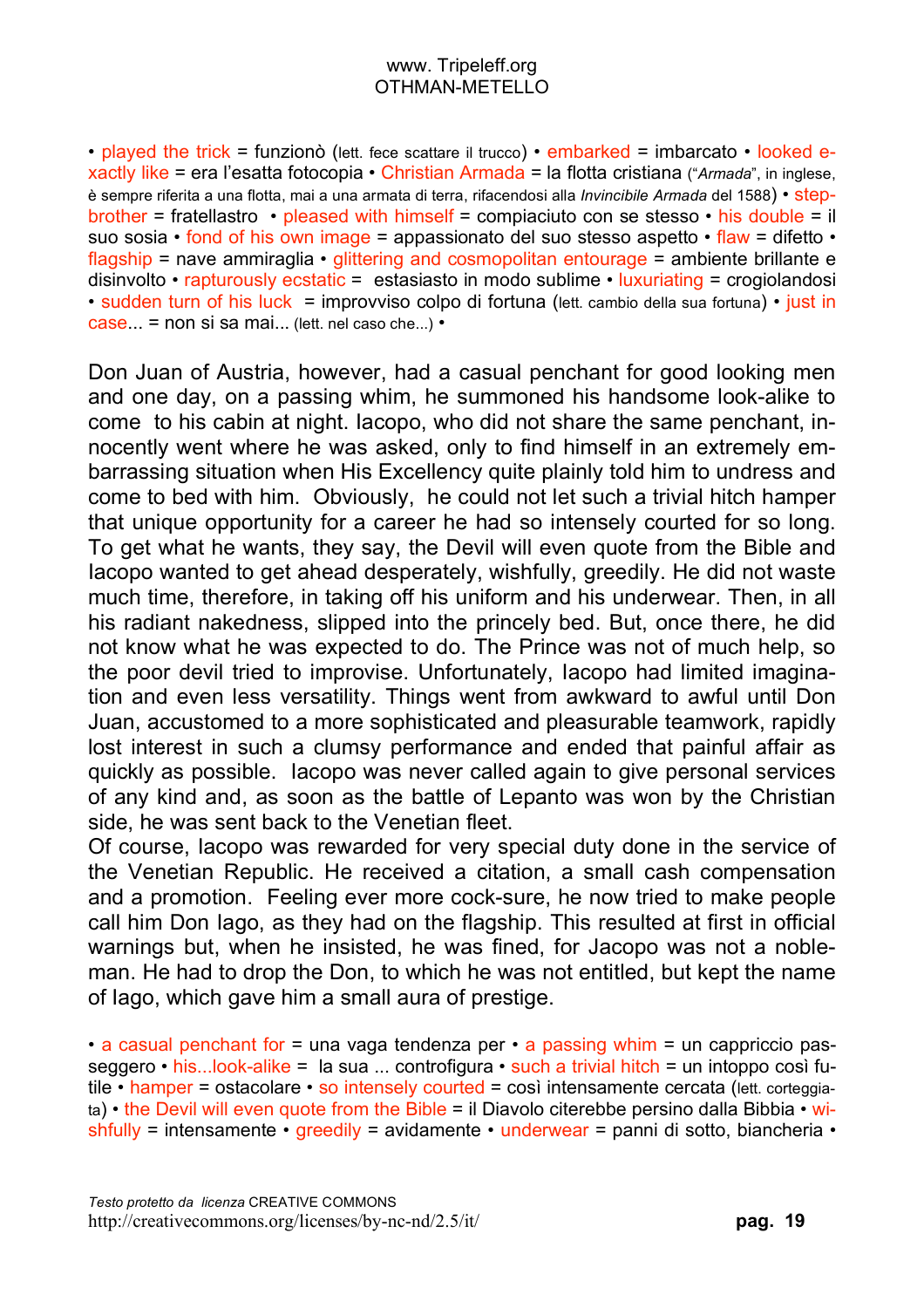his radiant nakedness = la sua radiosa nudità • versatility = inventiva • went from awkward to awful = andarono di male in peggio • accustumed to a more sophisticated and pleasurable teamwork = abituato a un apporto (lett. lavoro di gruppo) più gradevole e raffinato  $\cdot$ clumsy = goffo, maldestro • rewarded = ricompensato • citation = menzione onorevole • cash compensation = un premio in denaro • feeling ... cock-sure = alzando un po' troppo la cresta (cock-sure = arrogante come un gallo) • fined = venne multato

Soon after, he even married the daughter of a small merchant of Trevíso, a quite simple and plain young girl not yet 17, Emilia Grattón, who brought him a small dowry. With this money, Iacopo-Iago was able to buy a commission as ensign in the overseas garrison service and ended up at Agrocastro. He had to work hard to establish, and then strengthen, his position under a string of uninterested or incompetent commanders. There was in his manners an astringency that was not always deemed agreeable. Although Iago did every task with sufficient competence and was somewhat respected by the men, it would be incorrect to state that over the years he had succeeded in attracting warm and widespread support. There was a noticeable change, however, when at Agrocastro arrived Don Metello. The new commander recognized in his ensign/lieutenant a combatant fellow at Lepanto and treated him with friendly openness, nearly as an equal. Moreover, Dedé took a fancy for the young wife of Iago, who was having difficulties in adapting to garrison life, and very often kept her at her side. She became Dedé's confident and her only friend. Quite soon the lieutenant and his wife were regular guests at the table of the commander and his wife. Iago flushed with pride and inner joy for being treated like a friend and a comrade by thoroughbred aristocrats like Don Metello and Donna Desiderata Scavolin. The truth was that there was nobody else in the castle who had acceptable table manners and could keep up a minimum of decent conversation. With the exception, of course, of Father Alvise, who was pleasant enough but had to be submitted to a strict body search after each meal in order to retrieve the silver cutlery or the napkins. On less formal occasions, the poor old wench Bianca LaBuco-Nero was also asked to join the company. Like all other parvenus, Iago tended to object to the presence of a woman of loose customs among "people of rank" but Dedé laughed him off. Dedé did not have any false pride. She definitively liked the saltiness of *demi-monde* talk and, moreover, felt a certain womanto-woman solidarity for another Venetian old girl bound to a hard and ungrateful profession.

• dowry = dote • commision as ensign = incarico come alfiere • a string of uninterested or incompetent commanders = una serie di comandanti incompetenti o disinteressati • astringency = rigidità, pignoleria • deemed agreable = considerata accettabile • combatant fellow = commilitone  $\cdot$  took a fancy = prese in simpatia  $\cdot$  flushed with pride = gonfio (lett.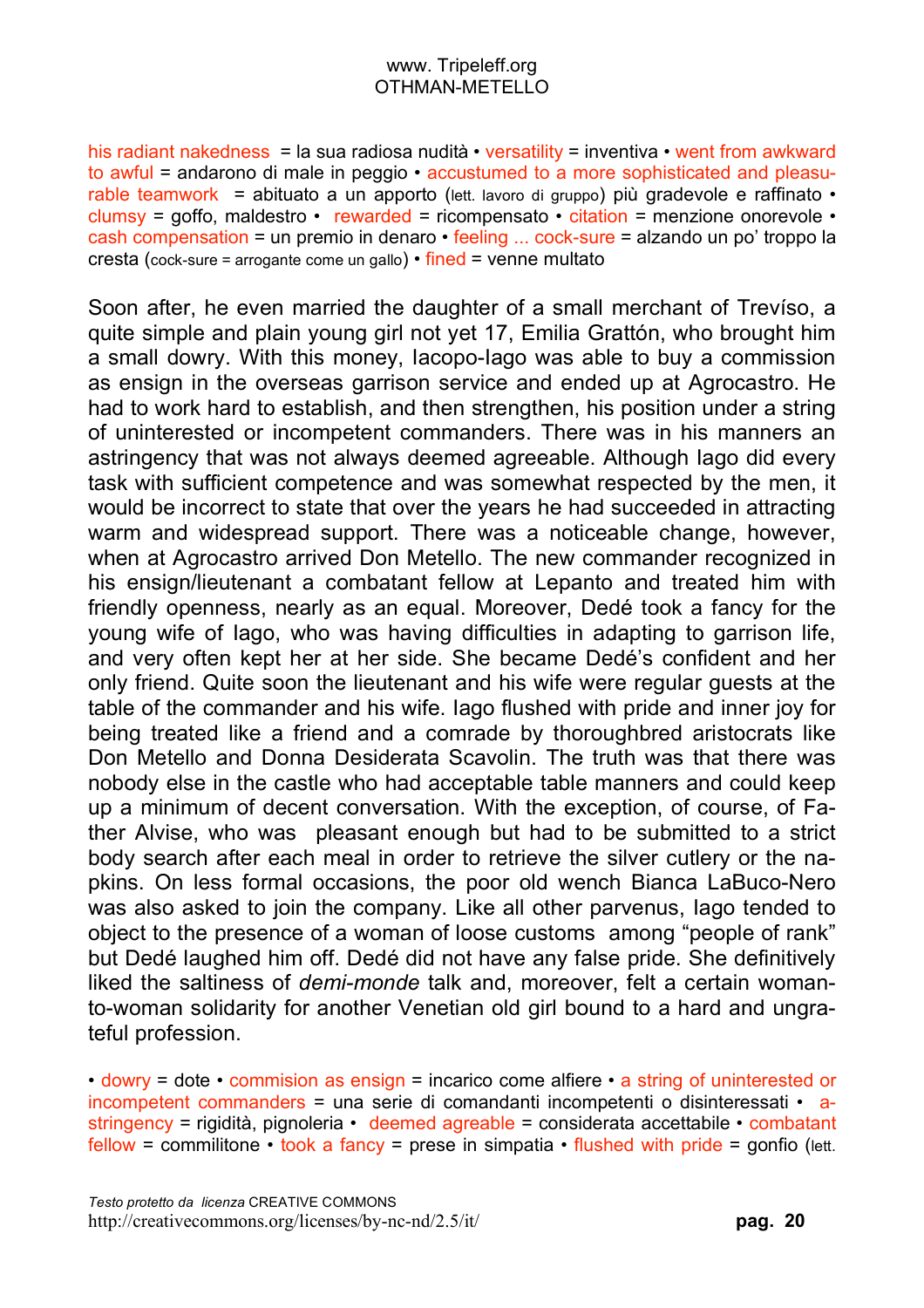turgido) d'orgoglio • thoroughbred aristocrats = aristocratici purosangue • acceptable table manners = un minimo di buona educazione a tavola (lett. comportamento accettabile a tavola) • silver cutlery = argenteria (lett. coltelleria) • napkins = tovaglioli • less formal occasions = in altri momenti (lett. in situazioni meno ufficali) • parvenus = arrivista • "people of rank" = gente di prim'ordine • laughted him off = gli rise dietro • the saltiness of demi-monde talk = la *verve* (lett. salacità) delle sue battute di mondana (*demi-monde* in Francia era il '*mondo di vita'*)• womanto-woman solidarity = solidarietà da-donna-a-donna •

Occasionally, there were also other unexpected guests at the table, mainly captains and officers of the few war galleys, or even fewer merchant ships, that arrived at Agrocastro. They were welcomed for the news they brought and the company they provided, useful breaks in the daily, run-of-the-mill garrison life. They were also welcomed as they brought presents of sweet Malmsey wine from Candia and the islands, *"that revived the heart"*, of ginger and sugar from the market places of Aleppo or clove and pepper from Jaffa, *"to drive off wind and favour the seed"*. They also provided casks of acquavite from Frioul, a mountain region in the Venetian hinterland producing that well known sort of brandy *"that dissipated superfluous body fluids and cured the quartan ague"*.

For the ladies, sometimes there were embroidered silk scarves from Constantinople or the newest *zocoli*, the tall shoes in the Venetian fashion. Once, a rich merchant from Ragusa presented Donna Desiderata with a new gadget from France that was becoming more and more fashionable in Venice among ladies of rank: a series of damask handkerchiefs. Like forks, or chamberpots, handkerchiefs too were a very rare luxury in those days, even among rich people. Usually, one wiped his nose on the cape or on the sleeves, if not with the hand, and still was polite. Handkerchiefs were just too much.

For the gentlemen, there often were *demi monde* new tunics of Italian velvet or Flemish brocade and, lately, the black cloth costumes inspired by the Spaniards, with ruffs and broad lace collarettes, which were becoming the latest craze in European male fashion.

• unexpected guests = ospiti inattesi • run-of-the mill = ordinaria (lett. '*come macina il mulino'*) • Malmsey wine = vino di Malvasia (vin dolce greco, così chiamato dalla città dei Monemvasia nel Peloponneso, allora in possesso di Venezia) • Candia and the islands = Creta e le altre isole (dell'Egeo, allora in gran parte sotto dominio veneziano) • ginger = zenzero • maket places of Aleppo = i mercati di Aleppo (la città di A. in Siria, era allora un grosso centro del traffico del Levante) • clove = chiodi di garofano • Jaffa = Giaffa (antico porto della Palestina, ora inglobata in TellAviv) • "*to drive off wind and favour the seed*" = per eliminare l'aria e favorire il seme (negli uomini) • casks = barili • Frioul = Friuli • *superfluous budy fluids* = fluidi corporei superflui (cioé l'idropisia) • the gartan ague = la febbre quartana • embroidered silk scarves = sciarpe di seta ricamate • **zocoli** = le alte calzature usate dalle dame e specialmente dalle cortigiane veneziane (da cui il nome *zoccoli*) • Ragusa = città veneziana indipendente, oggi Dubrovnik,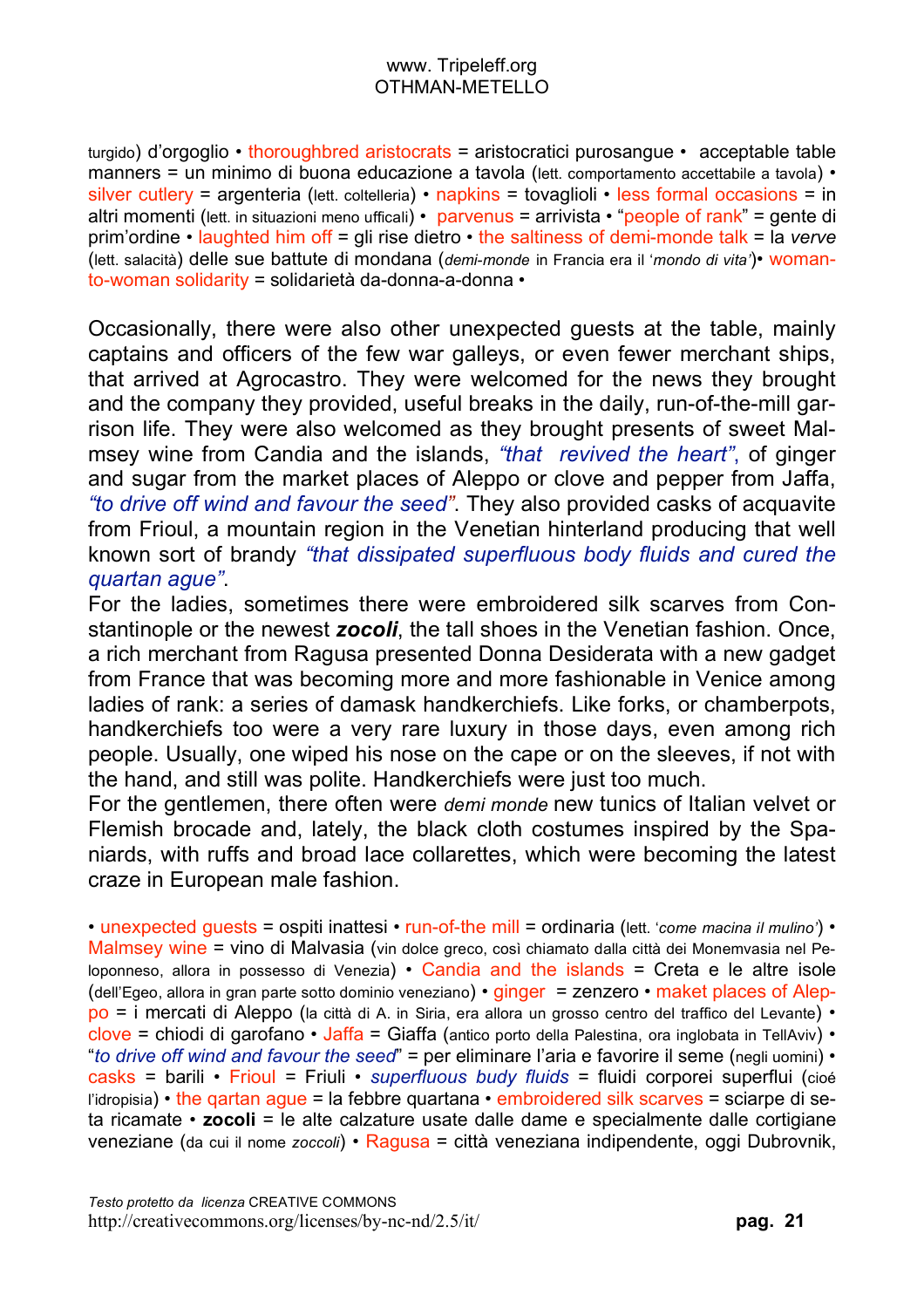sulle coste dalmate • new gadget = un nuovo aggeggio • fashionable = alla moda • ladies of rank = signore per bene  $\cdot$  damask handkerchiefs = fazzoletti damascati  $\cdot$  chamber pots  $=$  pitali, vasi da notte • wiped his nose = si puliva il naso • cape = cappa, mantellina • polite  $=$  di buona educazione  $\cdot$  tunics = giubbe  $\cdot$  Flemish brocade = broccato fiammingo  $\cdot$  ruffs = gorgiere inamidate • lace collarettes = collettini di pizzo • latest craze = l'ultima moda •

Don Metello, for his part, often sold the visitors supplies of gun powder from the castle's ample stocks, pocketing for himself the little money he made with this trade. The Republic of Venice, ever parsimonious, persisted in using the old coarse powder, which was less expensive than the refined product used in the rest of Europe. It did not sell well. But at Agrocastro it was also possible to obtain deliveries of local produce, like garlic, onions, cucumbers, melons, dried fruit, and especially a local sour cheese made of ewes' milk, called *caskaval* but often italianized as "caciocavallo". Much prized was the local production of saffron, aniseed and coriander, available in season by the basketful. Also in season, for a few piastres, there was the local Cypriot wine to buy - in those times wine did not keep from one year to the next, but turned sour and had to be sold quickly. In addition, each ship had to be reprovisioned with several dozen of demi-johns and jugs of fresh drinkable water, for which a small prize was to be paid, of course. Don Metello and Dedé did not do too badly, therefore, and could afford to treat their guests with generous hospitality.

• supply of gun powder = approvvigionamenti di polvere da sparo • stocks = scorte • poketing for himself = mettendosi in tasca • coarse = scadente • local produce = prodotti del luogo • ewes' milk = latte di pecora • saffron, aniseed and coriander = zafferano, anice e coriandolo • by the basketful = in quantità (lett. a intere ceste) • piastres = moneta turca, allora di uso comune nel Levante • reprovisioned = rifornirsi • demi-johns = damigiane • jars = recipienti •

On these occasions, their dinners were quite rich affairs, with white brocaded table cloths and dozens of lighted candles on gilded chandeliers (Dedé's dowry, most of it). The indio Pelagonio was relegated to dishwashing duties in the kitchen and the cooking was directly supervised by the lady of the castle herself. Put aside was the mutton, the cheese and the rustic bread with garlic, the staples of ordinary days. Soups of almonds with pigeon flesh were served instead, with fried veal sweetbreads and liver-stuffed pastries. Larded and spit-roasted songbirds were on the table, with spice cakes bathed in thick caper sauces, or even richer egg sauces. Turkish-style rice cooked in milk and lightly sparkled with pepper and cinnamon was offered, and then quince pastries, Parmesan cheese and roasted chestnuts, all served with Malaga wines. During the hot months, they treated their guests to sugared cold water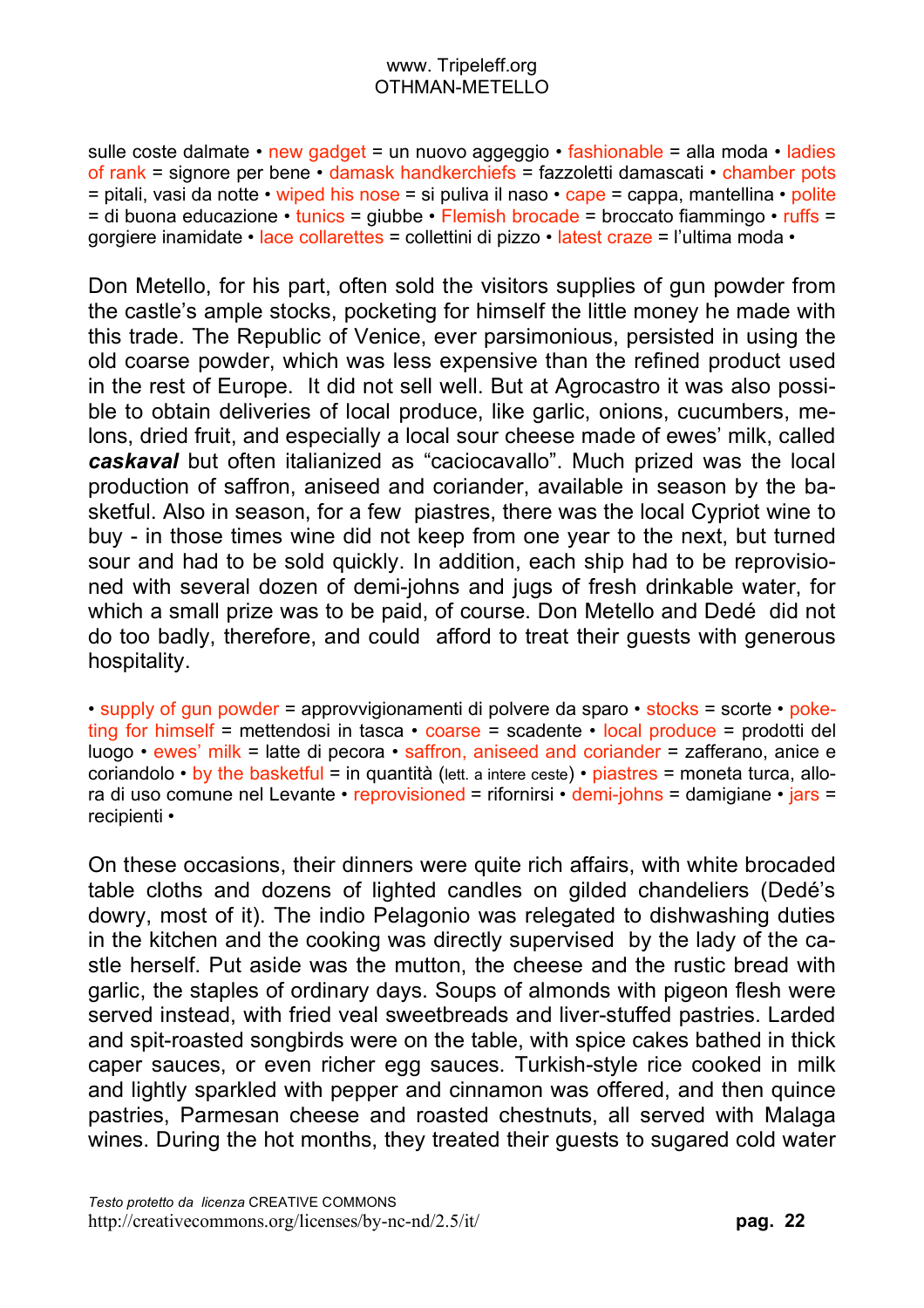and iced fruit. During the winter months, there were several kinds of Cyprus' liquor wines, of which most guests became extremely fond, too fond perhaps, because they tended to end up snoring under the barrels. Lately, Don Metello and his wife had become rather sophisticated and offered to their main guests a new Turkish beverage, called *kafoué*, which was to be swallowed hot. They had been told that the Turks used to drink it in long draughts, not during the meal but afterwards, as a sort of delicacy, in tiny porcelain bowls, while conversing in comfort in the company of friends. At Agrocastro, they did the same.

• brocaded table cloths = tovaglie di broccato • gilded chandeliers = candelieri dorati • the staples of ordinary days= il solito cibo di tutti i giorni • almonds = mandorle• fried veal sweetbreads = animelle fritte di vitello • liver-stuffed pastries = pasticci ripeni di fegatini • larded = lardellati • spit-rosted = arrostiti allo spiedo • songbirds = uccelletti (lett. uccelli di canto) • bathed in = immersi • caper souces = salse di capperi • lightly sparkled = leggermente cosparsi • cinnamon = cannella • quince = mele cotogne • roasted chestnuts = castagne arrostite • Malaga wines = vini di Malaga (città spagnola, allora celebre per i suoi vini marsalati) • liquor wine = vini liquorosi • snoring under the barrels = russando sotto le botti (espressione tipica per: cadere addormentati) • *kafué* = così al principio veniva chiamato il caffé nel XVI° secolo • swallowed = bevuto (lett. inghiottito) • long draughts = lunghe sorsate • delicacy = una raffinatezza • porcelain bowls = tazze di porcellana •

Not many ships arrived at Agrocastro, but a sufficient number to make life interesting and not too unpleasant. On any event, there was always something to do, especially since Dedé was a clever woman. Simple people try to fill their time, but clever people use it. So, she put everybody to work, even her husband, whom she sent hunting for pigeons, partridges, chickens, quails, or wild ducks, depending on to season. When it was not hunting season, Dedé sent him out with some of the men to raid the Turkish coasts, or do some privateering on Turkish and not-Turkish merchantmen. The little fighting, the much sailing, the occasional stealing or the raping of a few women here and there, was a welcome distraction for Don Metello, a sort of constitutional that kept him healthy and trim. Garrison duties could be safely left to the trusty hands of the faithful Iago. And willingly the lieutenant (well, the ensign) complied, strutting around like a young turkey, not so much for the trust and recognition bestowed on him but rather for the power he now felt within his grasp. He wanted to become indispensable to Don Metello, not just at Agrocastro but even on Don Metello's next assignment, because Iago would make sure that he should follow him. Even back in Venice, if possible, where he could eventually utilize all the important Scavolin connections.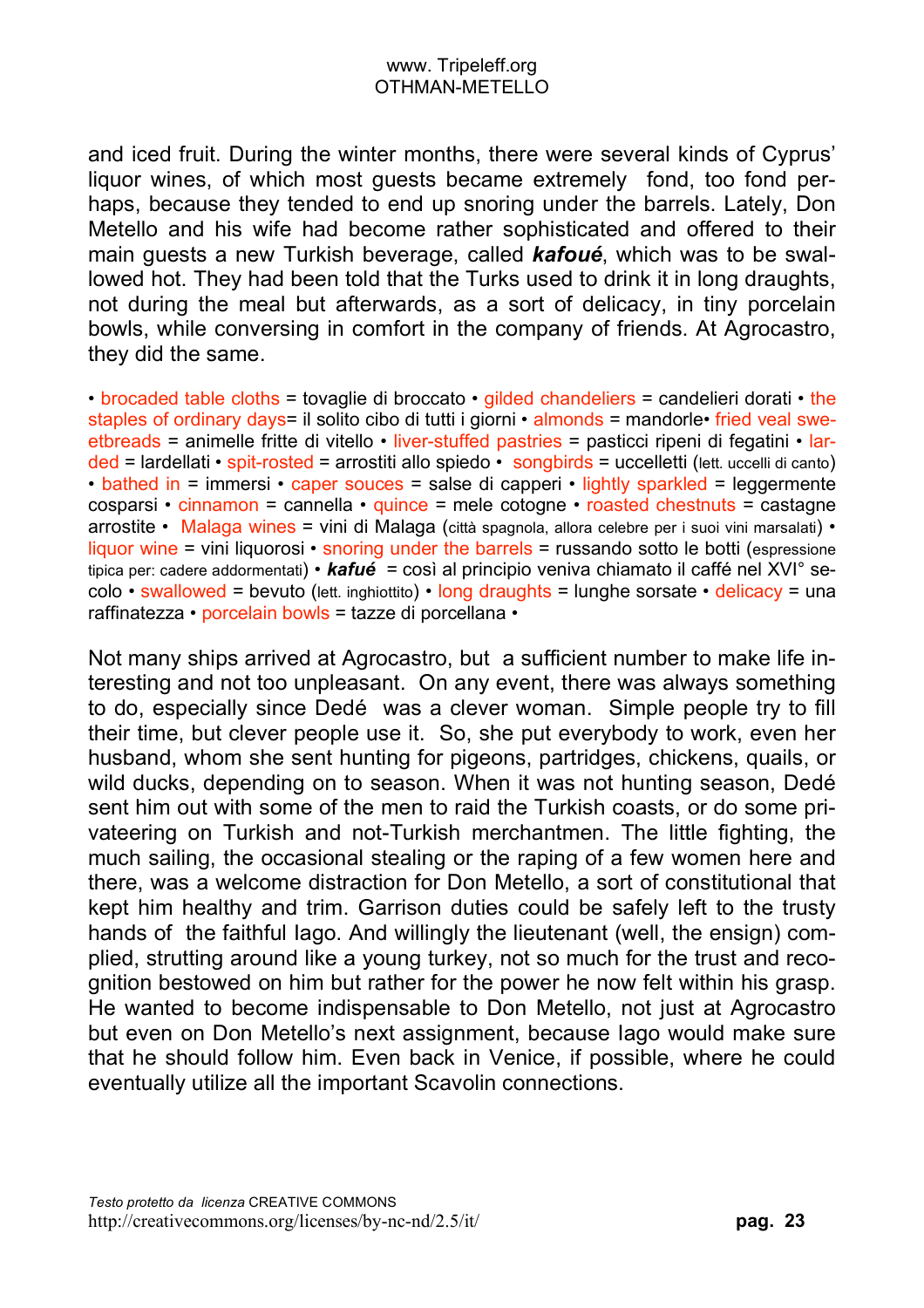• on any event = in ogni caso • partriges = pernici • quails = quaglie • to raid the Turkish coast = far razzia sulle coste turche • privateering = pirateggiare (*privateer* era una nave armata a spese di un privato e autorizzata dalla Corona Inglese ad attaccare le navi nemiche, ma spesso anche neutrali) • merchantmen = navi mercantili • raping = stuprando • welcome distraction = piacevole passatempo • constitutional = passeggiata igienica • complied = si adeguava • strutting around like a young turkey = andando in giro impettito come un giovane tacchino (to strut = incedere impettito) • bestowed on him = conferitogli • within his grasp = a portata di mano •

Obviously, Jago kept his thoughts strictly to himself, thoughts and dreams, actually. He did not mentioned anything even to his young wife, whom he never kept in his confidence. He did not consider Emilia much more than part of the dowry, a woman mainly to keep his house and to be used in bed for the needs of his flesh. And yet, the young Emilia was in love with her handsome husband. She had always been afraid of men, especially big, hard, violent men. She felt uncomfortable living among the soldiers of the garrison, for instance, and in the presence of Don Metello, a cold-looking man with a beaky, aggressive nose, she always felt a deep-rooted trepidation. On the contrary, Emilia reacted very warmly to her husband's angel face and handsome figure. She had started liking him the first time her father brought home the bridegroom chosen for her. She thought herself very lucky to get a young, really attractive husband and felt romantically in love with him even during engagement. The gloss gradually wore off in the first months of marriage, as soon the young Emilia found herself sharing her life with a self-centered, unresponsive man, indifferent to her sentiments and her emotions. Iacopo was too absorbed with his own ambitions to take notice of his young wife's timid love. He was even disturbed by any display of affection or devotion. Emilia learned to keep her dreams and her romantic urges to herself. She already felt lucky that her husband did not beat or mishandle her, which was the lot of many women she knew. Instead, she could dress well and had some fineries, for instance, because Iago wanted to show his new social position covering his wife with all those baubles, bijouterie and little gold earrings, without which every woman feel naked.

• kept his toughts... to himself = tenne per sé i suoi pensieri • never kept in his confidence = non diede mai fiducia • cold-looking = dall'aspetto freddo, scostante • beaky, agressive nose = agressivo naso aquilino • deep-rooted trepidation = ansietà profondamente radicata • engagement = fidanzamento • the gloss ... wore off = perse (lett. si consumò ) il lustro • self-centered = egoista • unresponsive = insensibile • romantic urges = bisogni romantici • mishandle = malmenare • the lot = la sorte • fineries = abiti eleganti • baubles, bijouterie = ninnoli, bigiotteria •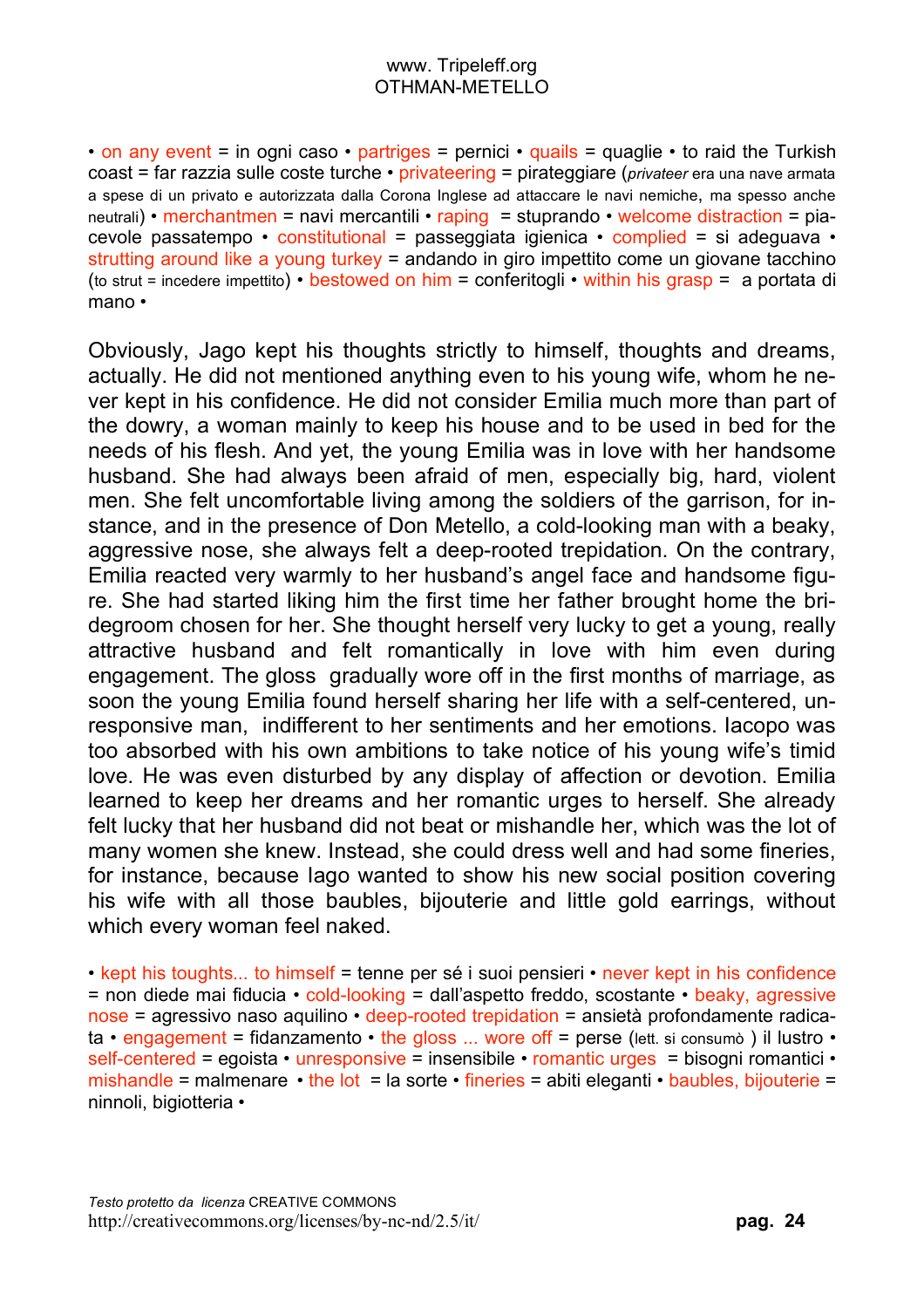Emilia was not in a position to complain and felt sufficiently content with her lot. Lacking any previous experience, she could not even assess the real standard of her husband's nightly love-making, which was more consistent than exuberant or satisfying. On the whole, her married life was surely wholesome, although somewhat tedious and tasteless like food lacking all the salt and with too little condiment. Emilia was just lonely, especially since she did not even have a child to fill her life, over whom she could have exuded her steaming need for love. There were no other Venetian women in the castle, with whom to become friend and exchange mutual pleasantries, gossips, domestic complaints and small secrets. There was only the old and belaboured Bianca, the garrison's tart, not the most adequate company for a very young, inexperienced and still provincial family girl. It was the arrival at Agrocastro of Don Metello and Donna Desiderata Scavolin that changed Emilia's life. In spite of the difference in ages, and perhaps partly because of it, the two women gradually became close friends. They spoke often of their husbands to each other, Dedé to expound on her Othello's virility, Emilia to enthuse on her Iago's comeliness.

• was not in a position to = non aveva la possibilità di ... • assess = valutare • wholesome = adeguata (lett. sana, salutare) • tedious and tastless = noiosa e insipida • exuded = versato (to exude = effondere) • steaming need = bisogno bruciante (to steam = emettere vapore) • pleasantries = battute, facezie • gossips = pettegolezzi • belaboured = bistrattata (to belabour = picchiare) • family girl= ragazza di buona famiglia • to expound on = dilungarsi su • to enthuse on = estasiarsi per • comeliness = avvenenza •

So, time glided away, month after month, with pleasant nonchalance, while the lives of the people at the isolated garrison of Agrocastro went on with the usual sloppiness and flatness. Over one year had uneventfully passed since the new commander's arrival, uneventfully it seemed. But Time is like an immense river, with waters flowing slowly and impressively and unceasingly, without a ripple, always in the same way. The casual observer on his banks cannot perceive all the separate eddies, the various undertows, the different crosscurrents, the individual whirlpools that shape that mighty flow. He cannot feel the continuous process of slow erosion crumbling the rocky bed of the river. He cannot see in its depths the multitude of single grains of sand and small pebbles carried by the millions along with the running waters. He cannot detect the gradual silting of the river's meanders nor the inevitable creation of mudbanks. The river is a river, to a superficial onlooker. But things are continuously happening, under the vast and compelling surface of the great river of Time - very small and extremely slow things, perhaps, and often difficult to notice. Eventually, they change its whole course. It should not co-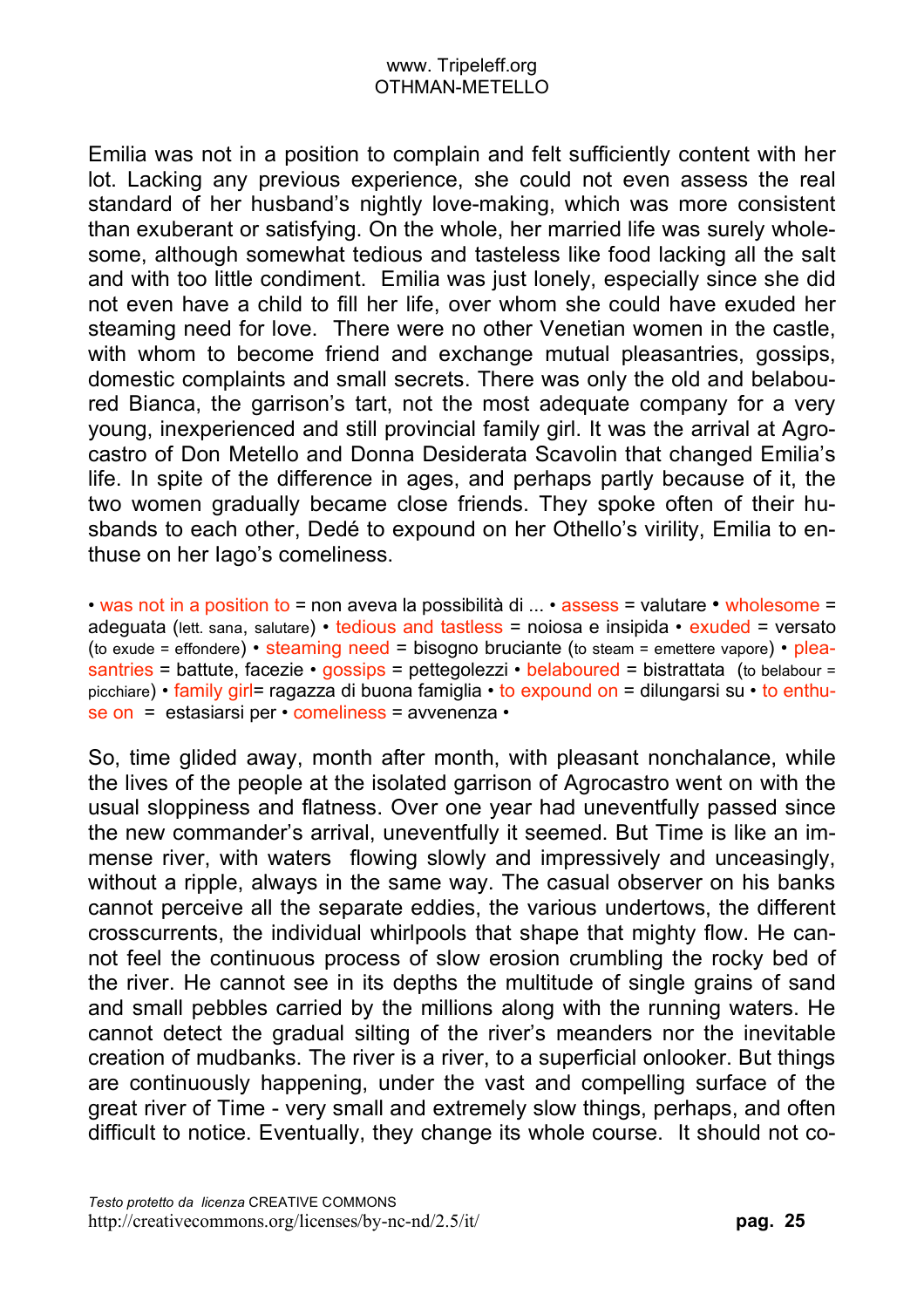me as a surprise, therefore, that even in the quiet and uneventful flow of life at Agrocastro small things were happening and moods changed. After a while, things were not as before. It all started with a shadowy and vaguely disturbing feeling. Metello was still very much taken by Dedé, but sometimes he felt she had the disagreeable tendency to be too bossy. She got on his nerves when he felt that she was trying to organize his own life. Othman-Metello was very touchy on this subject. Since early life he was imbibed with the then widespread archetypes of male supremacy, in every field. He also felt very strong about his honour, on which impinged the twin problems of personal independence and freedom of action - at least according to him. Thus Metello found it unpalatable to think that he could end up as the lap-dog of his wife. Unfortunately, he was not an efficient communicator. He lacked the confidence for opening up to a frank discussion that would have cleared the sky of any possible cloud. Instead, he built up occasional little grains of pique and resentment, which slowly accrued, layer upon layer, into concretions of displeasure and hurt feelings. His inner being became heavy under the dripping weight of such accumulation of slag and his happiness was marred.

• glided away = scivolò via • nonchalance = noncuranza, indifferenza • sloppiness and flatness = trasandatezza e monotonia • uneventfully = sempre uguale, senza novità • without a ripple = senza onde (ripple = increspatura nell'acqua) • eddies = mulinelli • undertows = risucchi • crosscurrents = riflussi • whirlpools = vortici • silting = insabbiamento • meanders = meandri. anse pronunciate di un fiume (così chiamate dall'antico fiume Meandro in Asia Minore) • mudbanks = banchi di fango • onlooker = spettatore • compelling = irresistibile • shadowy = indistinto (come un'ombra) • disagreeable = spiacevole • to be too bossy = d'essere troppo autoritaria (boss = padrone) • touchy = suscettibile • he was imbibed with = aveva assorbito • archetype = archetipo, modello • impinged = intervenivano • unpalatable = spiacevole, disgustoso • the lap-dog = cagnolino da compagnia (che le dame tenevano in grembo= *lap*) • pique and resentment = animosità e ripicche • accrued = si accumulavano • concretions = concrezioni, accumuli  $\cdot$  the dripping weight = il peso stillante (cioé che si formava goccia a goc $cia)$  • slag = scorie • was marred = si guastava •

Dedé was much more perceptive, of course, and sensed that her Othello was now being troubled by something not easily defined. More than once she asked her new husband what was wrong with him, but he would not explain his pain. Instead, her insistence only irritated the man and increased his soreness. Obviously she worried, but deemed the whole affair to be no more than one of those small inevitable misunderstandings between a man and a woman. There are often clouds in the sky, she thought, which the wind blows away. Even in the best glass of claret, she was telling herself, sometimes you can find shadows of dregs, which do not kill the good taste of wine. Dedé went on as usual, trying to organize a decent, merry life for her husband at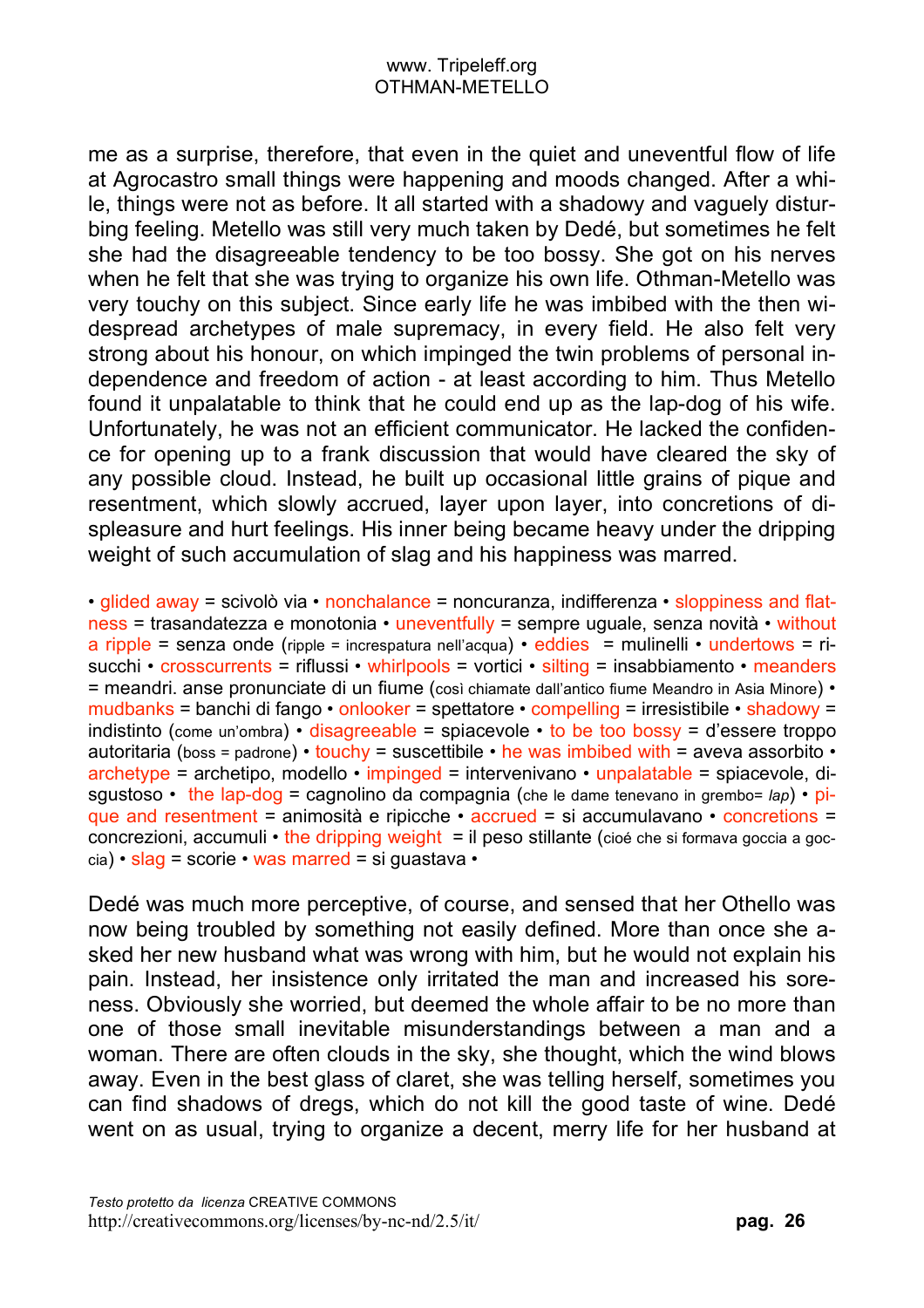Agrocastro. Metello reacted by withdrawing more and more in himself. There was somebody else who had perceptive eyes. Iago, too, felt the changed mood in his captain - and reacted to it, in his own way. He was not a bad fellow, Iago, and personally rather liked don Metello. He was sincerely grateful for acknowledgments and friendliness received on recent occasions. Moreover, he had Don Metello, as his commanding officer, in high regard and was genuinely loyal to him. Certainly, there was a element of self-interest too, in trying to get in the good graces of Don Metello with the usual pinch of flattery and servility. But every man in a subordinate position would be easily excused from such an irrelevant charge. Iago began to be exceptionally prompt and available to every request and requirement of the nobleman, trying to anticipate them when he could, always wearing an attentive and friendly countenance towards him. As we well know, friendliness can lure even a snake out of its cranny. It did not take much for Metello to notice the attentions, the understanding and the loyal support made available with such solicitous discretion. Slowly, little by little, he let himself go, tacitly accepting the unexpressed man-to-man solidarity offered to him by his deputy. Nothing straightforward was ever said, of course. Everything was hinted, rather suggested through occasional allusions and innuendoes when talking businesslike about honour and respectability, by dropping half words, by letting out a few sighs here and there. Eventually they undestood each other.

• perceptive = perspicace, acuta • soreness = irritazione • deemed = riteneva • claret = vin rosso (di solito gli inglesi col nome di *claret* (chiaretto) indicavano i vini di Borgogna) • shadows of dregs = resti (lett. ombre) di feccia • withdrawing... in himself = richiudersi (lett. ritirarsi) in sé stesso • ackowledgments = riconoscimenti, apprezzamenti • pinch of flattery = pizzico di adulazione • servility = servilismo • irrelevant charge = peccatucci (lett. imputazioni) di poco conto • countenance = aspetto, facciata • lure a snake out of its cranny = far uscire (lett. adescare) un serpente dalla sua tana (lett. buco) • straightforward = diretto, aperto • hinted = suggerito, solamente accennato • innuendos = allusioni, insinuazioni • sighs = sospiri •

Having slowly gained the unvoiced confidence of his captain, Iago arrived at the conclusion that Don Metello's spleen was mainly an effect of unfulfilled self-esteem, combined with an impelling urge for commanding respect, not so much from his wife as from women in general. Then he thought a good idea to covertly make available his own wife to Don Metello. Nothing was ever said openly and directly. A fleeting suggestion was dropped once, jokingly, then repeated sometimes later, with slightly equivocal undertones. It was brought up again, as a matter of course, and then as if already taken for granted. Until it was actually taken for granted, by both men. Iago knew he was gambling heavily. He assumed that he would gain an undisputed ascendancy over his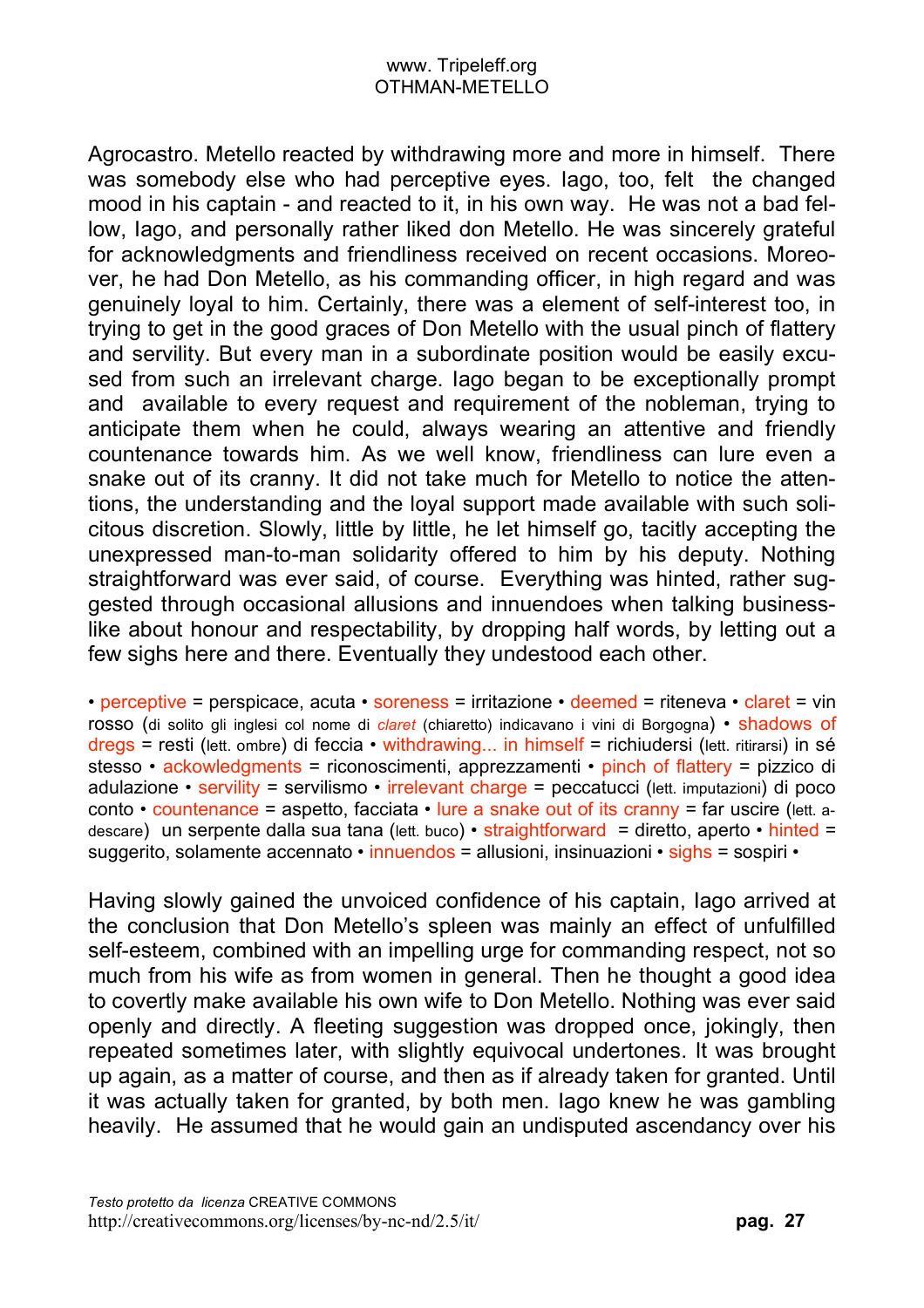master, should the latter become the lover of his young wife. The rich and well connected Don Metello Scavolin would then be in his power and a lot of plum personal benefits and lucrative advantages would surely follow. He did not spare a thought for the feelings of the unfortunate Emilia; she did not count. Nor did he consider possible consequences or other foreseeable reactions. Iago was only dreaming of a shortcut to get to the top and greed overcame prudence. It was a flippantly rash, even dangerous offer to make, and even an over-ambitious Iago, in his heart, took fright at his own daring. But, tacitly, Don Metello accepted.

• unvoiced = tacita, sottintesa • spleen = malinconia, ipocondria (lett. milza, ma anche bile) • unfullfilled self-esteem = autostima insufficiente, frustrata  $\cdot$  an impelling urge = un pressante bisogno  $\cdot$  covertly = copertamente, nascostamente  $\cdot$  a fleeting suggestion = un suggerimento lasciato cadere quasi per caso (lett. fuggevole) • jokingly = per scherzo (joke = battuta, batzelletta) • undertones = in sottofondo • as a matter of course = come se fosse una cosa del tutto naturale • taken for granted = accettato come ovvio • gambling heavily = rischiava molto (lett. giocava pesante – *to gamble* = giocare d'azzardo) • ascendancy = influenza • plum personal benefits = eccellenti profitti personali (*plum* = prugna, ma anche buonissimo - *a plum job* = un ottimo impiego) • she did not count = lei non contava • foreseeable = prevedibile • shortcut = scorciatoia • greed = ingordigia. bramosia • flippantly rash = colpo sconsiderato (lett. una corsa incosciente ) • took fright = si spaventò, prese paura •

Thus, on a very warm summer night of the christian year 1579, Emilia, who was already quietly asleep at home, was woken by a man entering in her room. She suddenly realized, in a cold sweat, that the manly figure in the dark was not her husband but the commander himself, already taking off his pants and shirt. Petrified, the poor girl could not even shout for help, while the man, now ghastly in his frenzied nakedness, threw away the sheets and grasped her forcibly. It was a nasty affair, as the man rabidly tore, over and over again, into the taut body of the young woman stiffened by hysterical shock. During that brutal and violent outrage, through the unbearable ripping pain, Emilia could see only the white of the rapist's eyes glowing in the dark room, fixed upon her. When the man was over with his lust, he simply rested on his back for a while, alongside the terrified Emilia. Then, he left the room without a word, leaving the young woman naked, disheveled and laying rigid with horror and pain on the bed. The handsome Iago did not show up for the whole night, apparently on duty. When, in the morning, he found his wife shocked and in tears, he just told her to relax and to keep absolutely quiet about what had happened that night. It was actually a honour for both of them, he said to a nearly unbelieving Emilia, if the captain, Don Metello himself, had shown a certain interest in her. It would be good for his career.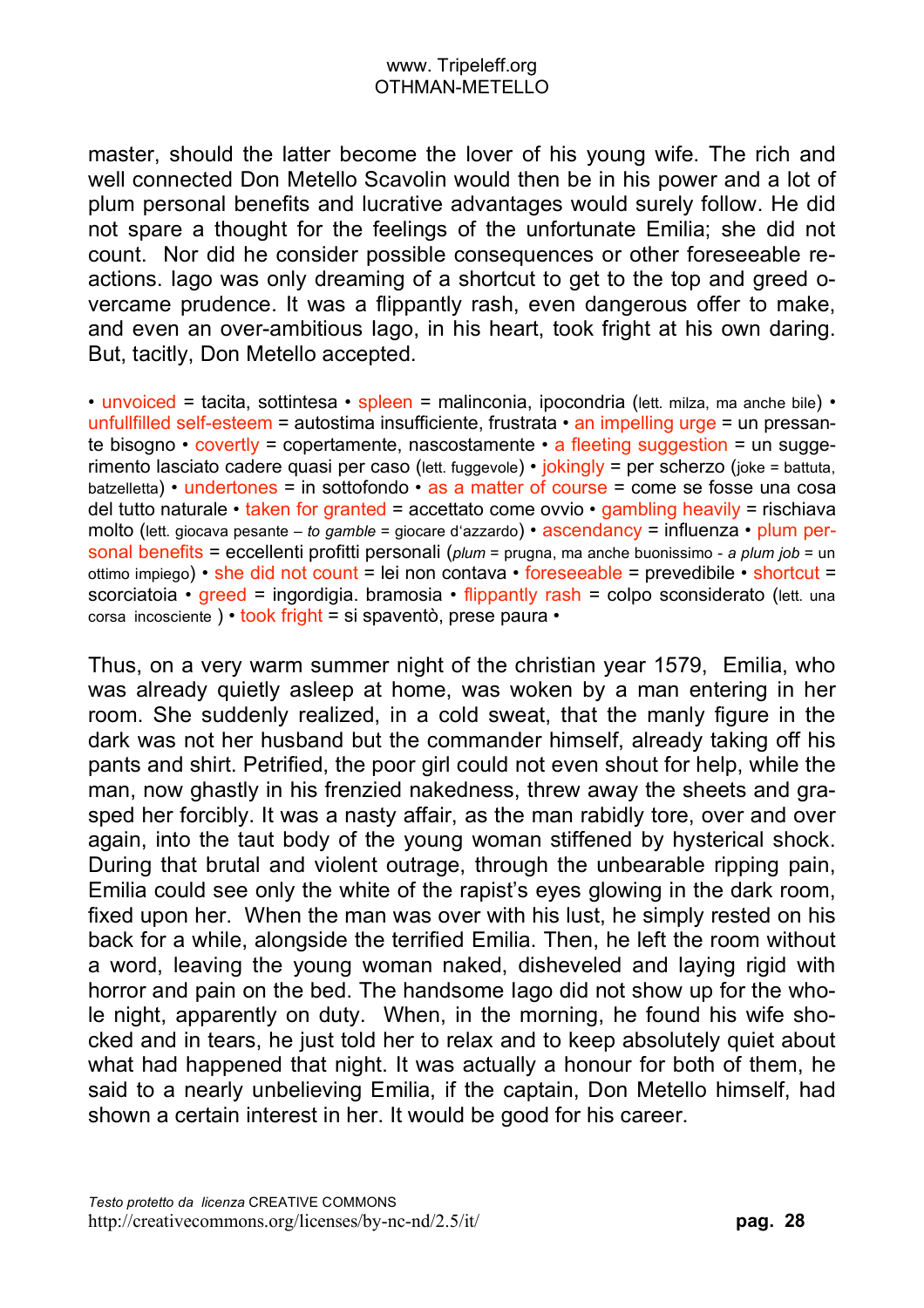• manly figure = persona maschile • ghastly = sinistro, spaventoso (da *ghost* = spettro) • frenzied = frenetica, furibonda • grasped her forcibly = l'afferrò con forza • a nasty affair = una brutta faccenda • rabidly = rabbiosamente • tore = entrò a forza (lett. lacerò – *to tear* = strappare) • taut = rigido, teso • stiffened = irrigidito • outrage = violenza. oltraggio • ripping pain = dolore lacerante • lust = piacere (lett. = libidine) • disheveled = scarmigliata •

The same morning, totally ignoring her husband's advice, a still shocked Emilia run straight to the apartments of her friend Dedé and through flowing tears told her everything. At first, Dedé could not believe such a peculiar tale. Why on earth her would dear Othello do such a beastly thing, and especially to her best friend ? Men are men, and once in a while they feel the urge to go spreading their seed on odd places at odd times. But why rape the only innocent woman in the castle ? He could take any woman from nearby villages or go sailing and find as much female flesh as to make his heart content. Then she had to face the evidence and her rage was immense. She became a tigress, not just for the bodily outrage at this young friend of hers, but also for the unrequested insult to her own dignity as wife and woman. She had genuinely done everything in her power for her husband, to forward his career, to make him happy, to help him to fulfill himself. She was now being repaid with indignity and humiliation. Desiderata Brabanzi was surely not a woman to be slighted with impunity, not even by the best lover she ever had. Nevertheless, she restrained her fretting anger in order to soothe and comfort the distraught Emilia still desperately sobbing in her lap. She took the young woman in her arms and with sweet words and tender kisses wiped away her tears. Little by little, she was able to lessen the strain, lovingly cradling the girl like a daughter, until Emilia stopped crying and calmed herself enough to be taken to Dedé's bedroom. Here, she was made to lay, was washed, massaged and refreshed with some cooled wine. After a while, exhausted by the shocking trial of the previous night, the poor girl fell asleep.

• flowing tears = un torrente di lacrime (lett. lacrime fluenti - *to flow* = scorrere) • such a peculiar tale = una storia così singolare  $\cdot$  why on earth = come mai  $\cdot$  beastly = bestiale  $\cdot$  to go spreading their seed = andare a spargere il proprio seme  $\cdot$  to make his heart content = per soddisfarsi del tutto (lett. per far contento il suo cuore) • a tigress = una tigre (in inglese si distingue il maschio, *tiger*, dalla femmina, *tigress*) • unrequested = gratuito, senza motivo • slighted with impunity = offesa impunemente • fretting = invadente (*to fret* = agitarsi, mordere il freno)• to sooth = calmare • distraught = sconvolta • cradling = cullare (cradle = culla) • was made to lay = venne fatta distendere •

Dedé left a decrepit but trusty maid with her and went out. She sent a boy to look around the castle for Don Metello, with the order to bring him back immediately. But the commandant had gone out fishing on a boat. Nobody